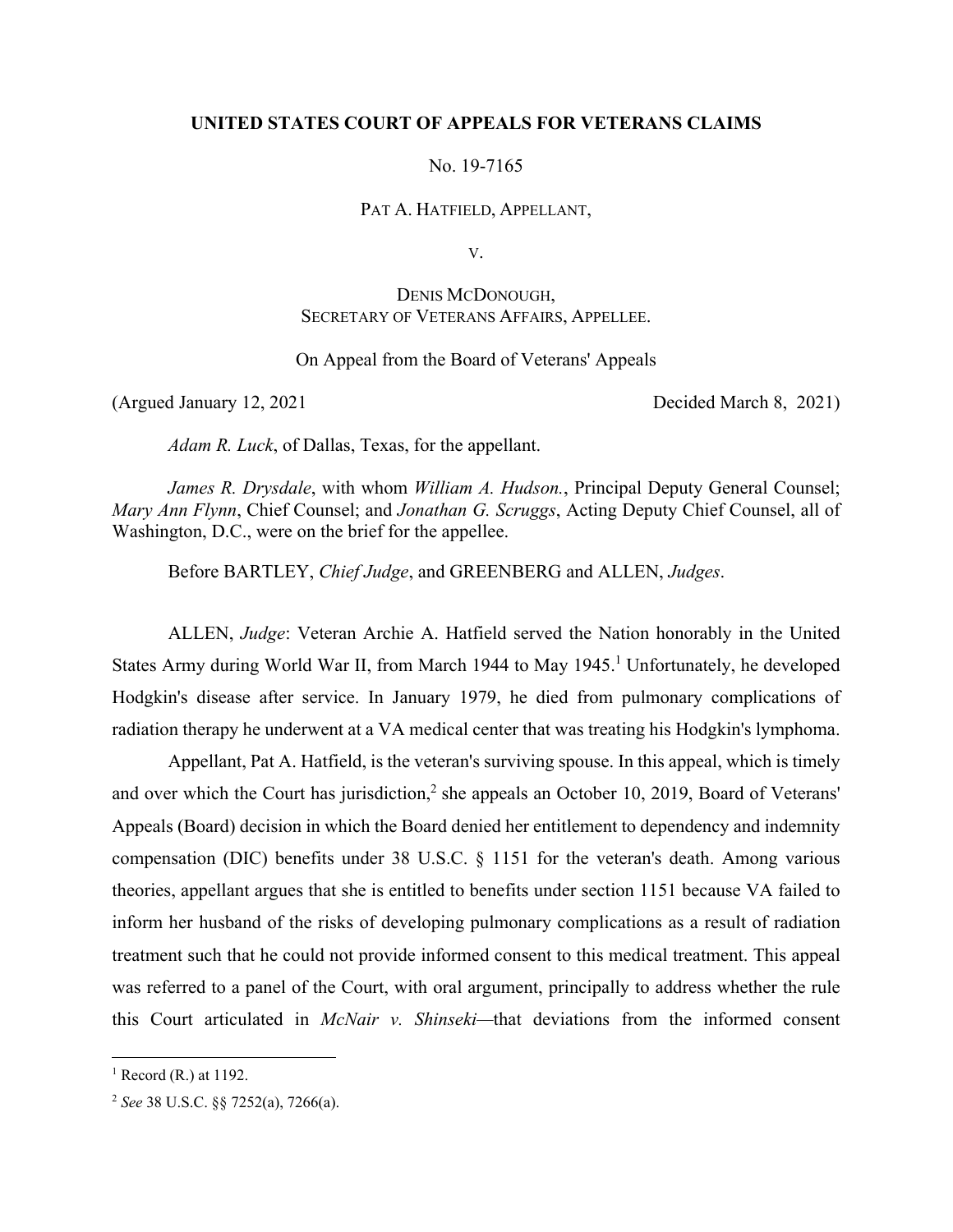requirements of 38 C.F.R. § 17.32 are minor and immaterial if a reasonable person in similar circumstances would have proceeded with the medical treatment even if informed of the foreseeable risk<sup>3</sup>—applies to a situation where VA did not obtain informed consent before administering a given treatment. The Board applied *McNair* and concluded that no reasonable person would have declined the radiation treatment. Today, we hold that *McNair* applies only when VA has attempted to obtain informed consent but obtains consent that contains some defect. *McNair* does not apply where, as here, VA does not obtain consent at all. As we explain, because the Board performed all the necessary factfinding, once we remove the Board's legal error, we find only one possible outcome: appellant is entitled to the benefits she seeks. Therefore, we will reverse the Board's decision denying appellant entitlement to benefits under section 1151 and remand this matter for the assignment of an effective date for those benefits and for any other actions necessary to effectuate the award of benefits.

#### **I. BACKGROUND**

In July 1978, the veteran was diagnosed with Stage 2B Hodgkin's disease at a VA facility.<sup>4</sup> His Hodgkin's disease manifested into a large mass inside the right chest wall of his lungs.<sup>5</sup> His VA treating physician proposed radiation therapy as the initial treatment to reduce the size of the tumor. From September 28, 1978, to November 14, 1978, the veteran underwent radiation therapy and follow-up care at a VA hospital.<sup>6</sup> As we will discuss in more detail below, the veteran's medical records contain no evidence of documented informed consent for radiation therapy.

Though radiation therapy successfully eliminated the veteran's Hodgkin's disease,<sup>7</sup> the therapy produced adverse side effects.<sup>8</sup> He began experiencing severe pulmonary complications soon after completing the course of his radiation treatment.<sup>9</sup> He was readmitted to a VA hospital

7 R. at 1550-51.

<sup>9</sup> *Id.* 

<sup>3</sup> 25 Vet.App. 98, 100 (2011).

<sup>4</sup> R. at 1595.

<sup>5</sup> R. at 1593.

<sup>6</sup> R. at 1550-51, 1587.

<sup>8</sup> R. at 1587.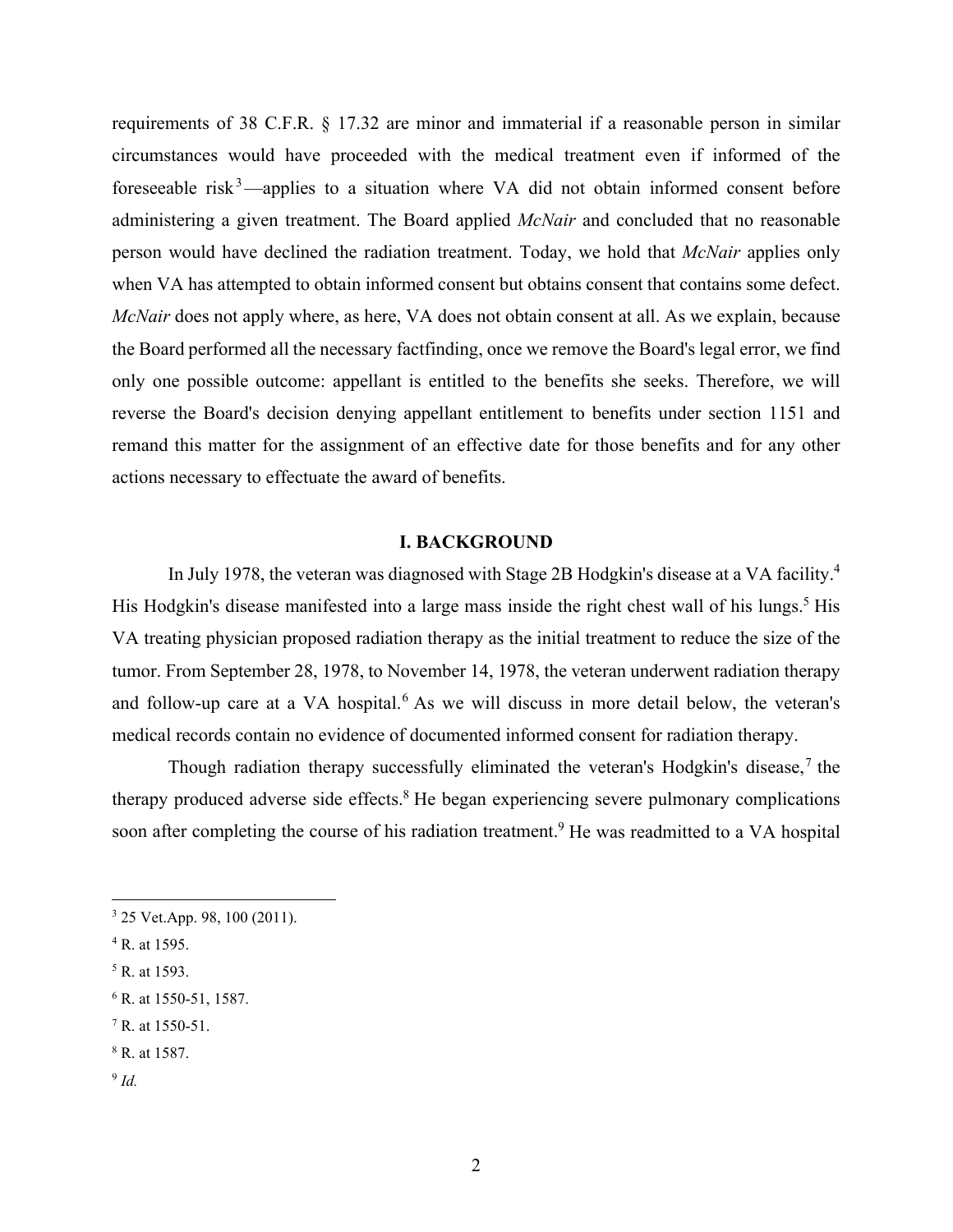on December 9, 1978, where VA attempted to treat his radiation-induced pneumonitis.<sup>10</sup> The veteran did not respond well to follow-up care.<sup>11</sup> His pulmonary complications worsened, and he died on January 3, 1979, from cardiac arrest and radiation-induced pulmonary fibrosis.<sup>12</sup>

On January 9, 1979, appellant filed a claim seeking DIC and death pension benefits based on the veteran's death,<sup>13</sup> commencing a very long procedural history. VA obtained a May 1979 postmortem VA medical opinion in which the examiner found that VA had provided an appropriate treatment plan and standard of care.<sup>14</sup> The VA examiner acknowledged radiation pneumonitis as a predictable result of radiation therapy, but noted that the rate at which patients experience such symptoms could vary as much as up to 50%.<sup>15</sup> In a June 1979 rating decision, the regional office (RO) denied appellant death benefits under 38 U.S.C. § 351 (now 38 U.S.C. §  $1151^{16}$ ) based on the May 1979 VA examiner's opinion that the veteran's death was not due to VA's negligence.<sup>17</sup>

Appellant appealed the 1979 rating decision to the Board.<sup>18</sup> The Board remanded the case for VA to procure the veteran's complete medical records folder<sup>19</sup> and requested an independent medical opinion to address both the standard of care provided to the veteran and whether his pulmonary complications following radiation therapy were either expected or unforeseen.20 The resulting August 1980 independent medical examiner's report echoed much of the May 1979 VA examiner's opinions, particularly that the veteran's radiation therapy was administered properly

- <sup>13</sup> R. at 1609-12.
- <sup>14</sup> R. at 1550-51.
- <sup>15</sup> R. at 1551.

18 R. at 1540.

20 R. at 1488-89.

 $10$  R. at 1591.

 $11$  R. at 1587.

<sup>12</sup> R. at 1613.

<sup>&</sup>lt;sup>16</sup> We will refer to this provision as "section 1151" even when referring to what was section 315 prior to recodification. 17 R. at 1547.

<sup>19</sup> R. at 1520-21.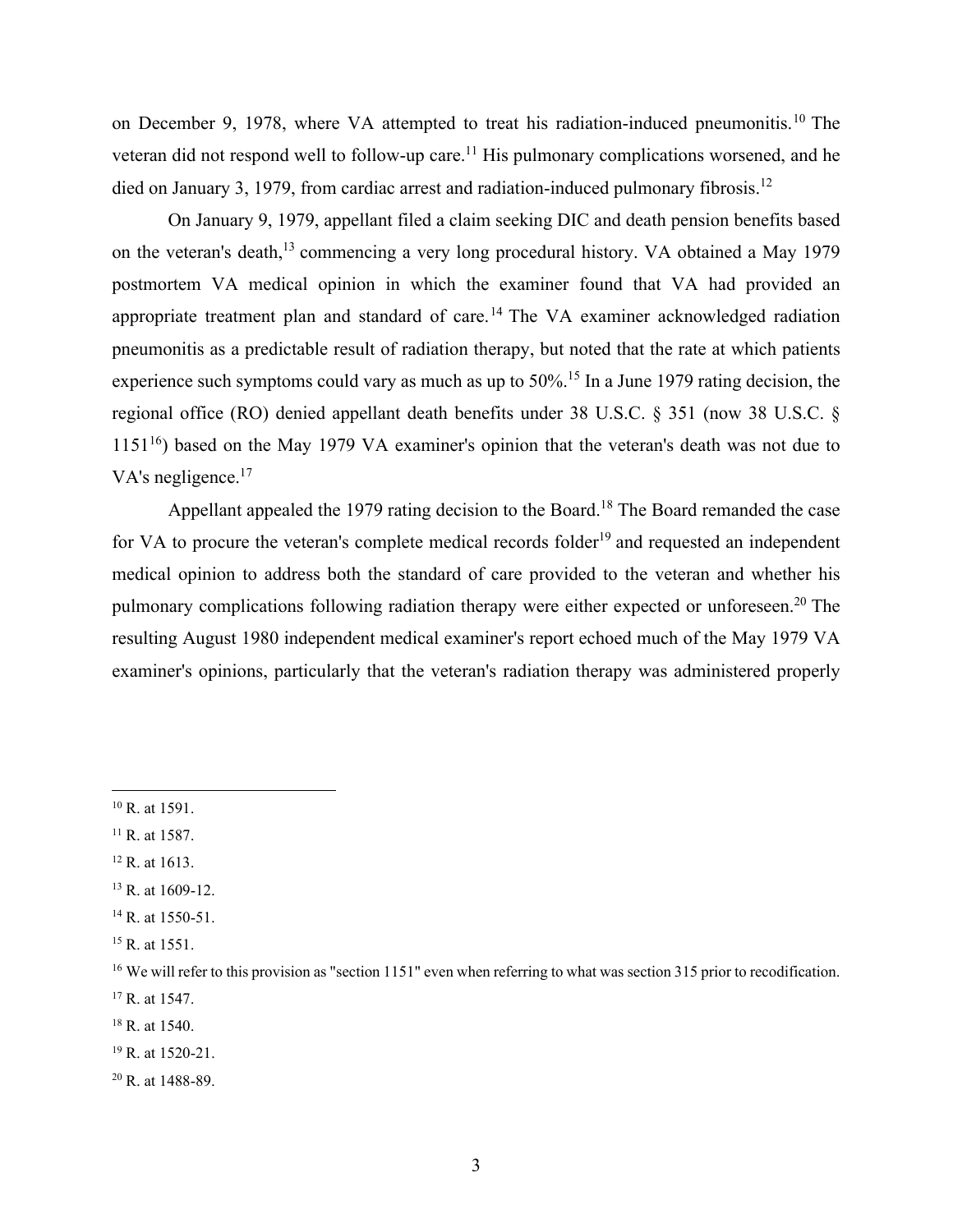and that in Hodgkin's disease patients who have undergone radiation therapy, fatal radiation pneumonitis is an unusual but well-recognized complication.21

In October 1980, the Board issued a decision continuing to deny appellant's claims under section 1151.<sup>22</sup> Among other things, the Board made factual findings addressing several theories of entitlement to benefits under section 1151. Specifically, the Board found that the veteran's pulmonary fibrosis was neither due to the "carelessness, negligence, lack of proper skill, error in judgment, or a similar instance of indicated fault on the part of [VA]" nor "an unforeseen or untoward event associated with treatment administered at [VA] facilities."<sup>23</sup> Appellant did not appeal that decision, so it became final.

On January 2, 1989, appellant filed a new application in an attempt to reopen her claim for DIC benefits under section 1151.<sup>24</sup> No subsequent correspondence between appellant and VA occurred until September 28, 1991, when appellant again filed a claim for DIC benefits. <sup>25</sup> Thereafter, she made several subsequent attempts to reopen her claim,  $26$  for which she received VA notification letters requiring "new and material evidence" to warrant reopening.<sup>27</sup> It appears that appellant did not submit new and material evidence to advance these DIC claims she filed from 1991 to 2000. For that reason, none of the DIC claims she filed between 1991 to 2000 remained active, and eventually, VA administratively closed them.

Finally, on July 20, 2010, appellant filed another application to reopen her claim for DIC benefits under section 1151.<sup>28</sup> The decision on appeal derives from this July 2010 application. The bulk of appellant's Board decisions also stem from the July 2010 filing—totaling eight Board

<sup>21</sup> R. at 1474-78.

<sup>22</sup> R. at 1453-68.

<sup>23</sup> R. at 1467.

<sup>24</sup> R. at 1447-50.

 $^{25}$  R. at 1439-42 ("My husband had Hodgkin[']s disease. The VA hospital did not check his blood until they already gave him radiation treatments.").

<sup>26</sup> *See* R. at 1439-42 (Sept. 1991), 1421-24 (Aug. 1996), 1412-16 (Nov. 2000).

<sup>27</sup> R. at 1443 (Feb. 199), 1425 (Feb. 1992), 1418 (Sept. 1996), 1412-16 (Jan. 2000).

<sup>28</sup> R. at 1374-83 (July 2010).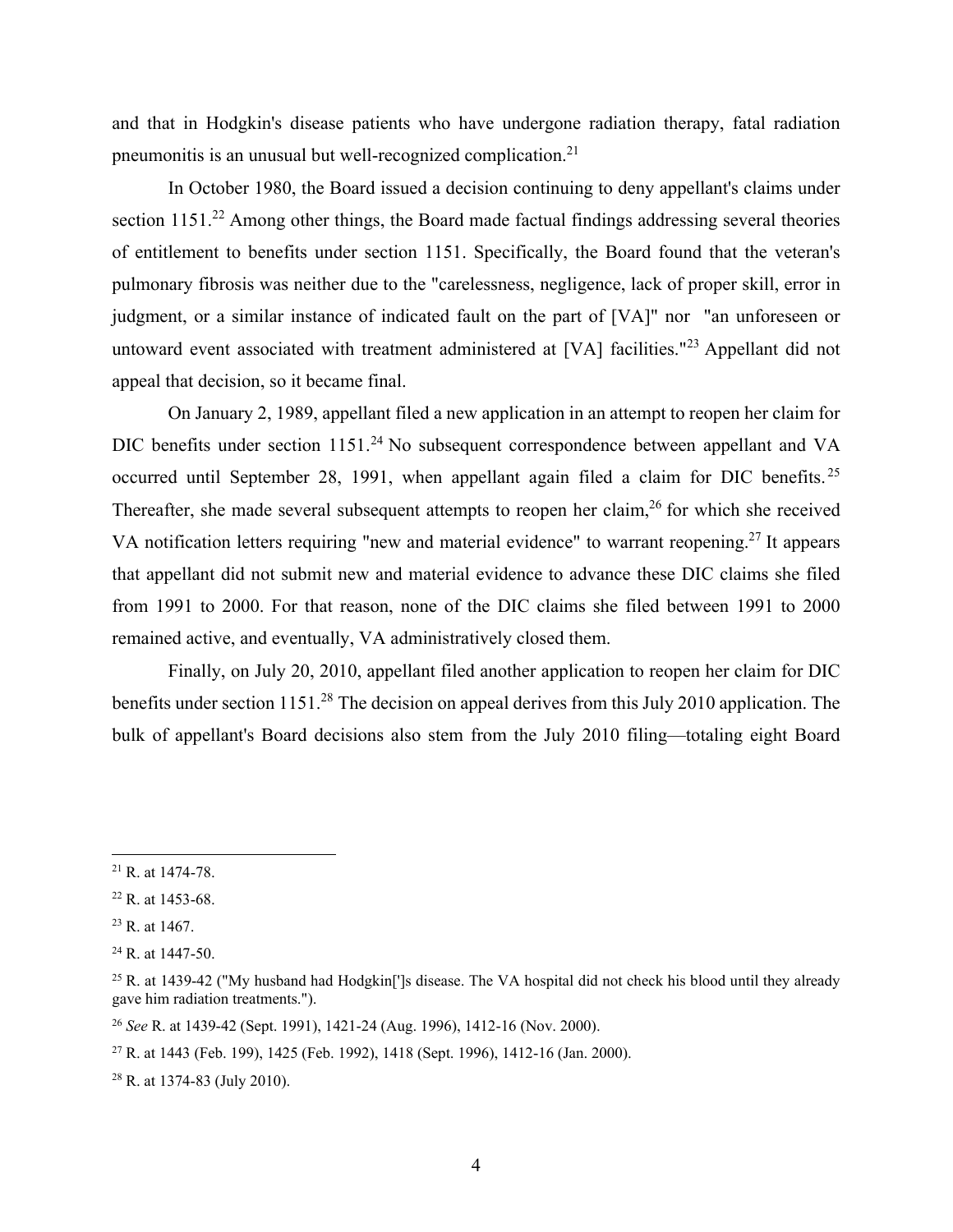decisions,<sup>29</sup> including five in which the Board remanded the claim.<sup>30</sup> Appellant appealed to this Court twice, resulting in the Court remanding appellant's case in both instances.<sup>31</sup> Appellant's claim was reopened in April 2018 when the Board found it had received new and material evidence to warrant reopening.<sup>32</sup> This April 2018 reopening is important to the appeal before us<sup>33</sup> because it triggers the applicability of 38 C.F.R.  $\delta$  3.361.<sup>34</sup> We end our summary of case background by repeating that since appellant attempted to reopen her section 1151 claim in 2010, the Board issued eight related decisions on this matter.<sup>35</sup> And, as we said, since 2010 appellant's claim has also been before the Court twice.<sup>36</sup> We find it particularly appropriate that, as we explain below, appellant's long march through the VA system is finally coming to an end.

### **II. PARTIES' POSITIONS**

Appellant raises several arguments asserting error in the Board decision on appeal. For purposes of this decision, we must address only two of her arguments.<sup>37</sup> First, she argues that the Board erred in determining that informed consent was obtained because it misapplied both 38 C.F.R. §§ 17.32 and 3.361 as well as our decision in *McNair*. 38 Appellant asserts that VA obtained

30 R. at 835-42 (Feb. 2013), 718-24 (Sept. 2013), 369-73 (Dec. 2015), 188-98 (Apr. 2018), 103-05 (Jan. 2019).

<sup>31</sup> R. at 443-46, 297-301.

32 R. at 188-98.

<sup>33</sup> *Id*.

35 R. at 835-42 (Feb. 2013), 718-24 (Sept. 2013), 556-72 (Feb. 2014), 369-73 (Dec. 2015), 328-46 (July 2016), 188- 98 (Apr. 2018), 103-05 (Jan. 2019), 4-20 (Oct. 1980).

36 R. at 443-46 (June 2015), 297-301 (Nov. 2017).

<sup>29</sup> R. at 835-42 (Feb. 2013), 718-24 (Sept. 2013), 556-72 (Feb. 2014), 369-73 (Dec. 2015), 328-46 (July 2016), 188- 98 (Apr. 2018), 103-05 (Jan. 2019), 4-20 (Oct. 2019).

 $34$  R. at 10 ("38 C.F.R. § 3.361(a)(1) applies to claims received by VA on [or] after October 1, 1997, including claims to reopen."); *see* 38 C.F.R. § 3.361(a)(1) (stating that reopened claims under section 1151 received by VA on or after October 1, 1997, are subject to § 3.361). Based on the plain language of 38 C.F.R. § 3.361, the Board correctly applied the current consent requirement because the claim was reopened in 2018 when the regulation was in place. *See* R. at 188-89 (appellant's section 1151 claim was reopened in April 2018). We note the parties do not dispute the applicability of § 3.361 to appellant's case.

<sup>&</sup>lt;sup>37</sup> Appellant raises two additional arguments that, given the grounds for our decision here, we do not address. She argues that the Board misapplied § 3.361(d)(2) when it found that the veteran's death was an event not reasonably foreseeable. She also argues that the Board's credibility findings concerning certain lay statements she had submitted are not supported by an adequate statement of reasons or bases. Neither of these arguments could lead to greater relief than we provide in our decision today, so we leave them to the side.

<sup>38</sup> Appellant's Brief (Br.) at 11-18.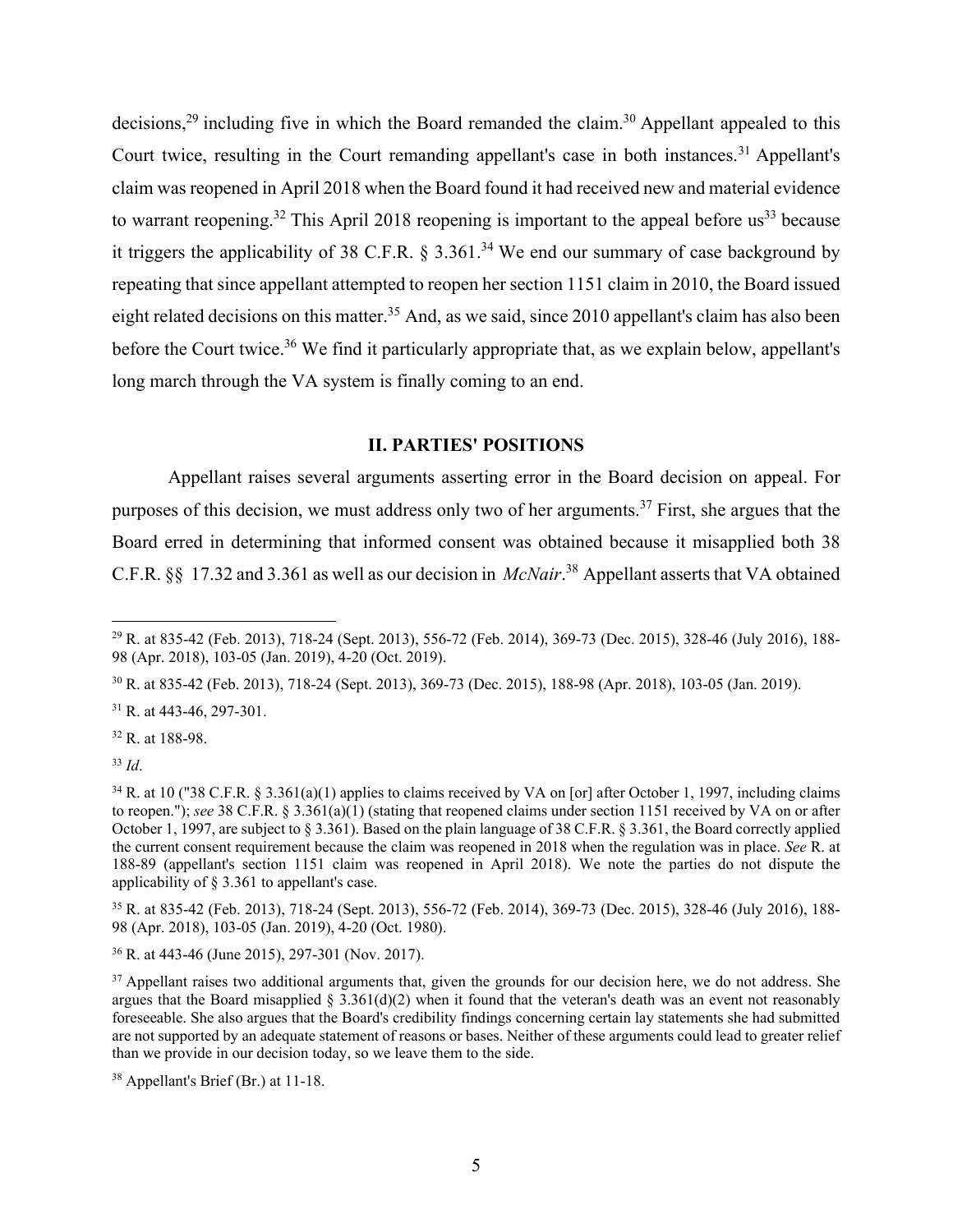no informed consent and as a matter of law such a lack of consent satisfies the proximate causation requirement of § 3.361(d)(1)(ii).39 She contends the Board erred when it used *McNair* to establish consent instead of curing consent that was otherwise defective. Appellant seeks reversal on this basis.40

Second, appellant argues that the Board erred in finding no pending issues remaining from the time of the 1980 Board decision.<sup>41</sup> Specifically, she contends that the October 1980 Board decision denying her claim did not address whether the quickness of the veteran's death was an unforeseeable event.42

The Secretary argues that the Board correctly applied the objective reasonable-person test set forth in *McNair* because no reasonable person in the veteran's situation would have opted to forego radiation treatment.43 Essentially, the Secretary maintains that if the Board finds a lack of documentation of informed consent, then *McNair*'s reasonable-patient standard applies in assessing whether VA had obtained informed consent.44

Regarding the October 1980 Board decision, the Secretary argues that the Board clearly found at that time that the veteran's pneumonitis was not "an unforeseen or untoward event" associated with the veteran's radiation therapy,<sup>45</sup> and, therefore, the Board adequately adjudicated all pending issues in its October 1980 decision.<sup>46</sup>

#### **III. ANALYSIS**

Our analysis proceeds as follows: We will first address appellant's claim for compensation under section 1151 based on VA's failure to obtain the veteran's informed consent concerning the risks associated with the radiation treatment used to treat his Hodgkin's disease. We will explain

<sup>46</sup> *Id.* at 27-28.

<sup>39</sup> *Id.* at 11-18.

<sup>40</sup> *Id.* at 11, 13.

<sup>41</sup> *Id.* at 25.

 $42$  R. at 26.

<sup>43</sup> Secretary's Br. at 18.

<sup>44</sup> *Id*. The Secretary reiterates this position during oral argument. *See* Oral Argument at 33:47-35:03, *Hatfield v. McDonough*, U.S. Vet. App. No. 19-7165, (oral argument held Jan. 12, 2021), http://www.uscourts.cavc.gov/oral\_arguments\_audio.php.

 $45$  Secretary's Br. at 27 (citing R. at 1467).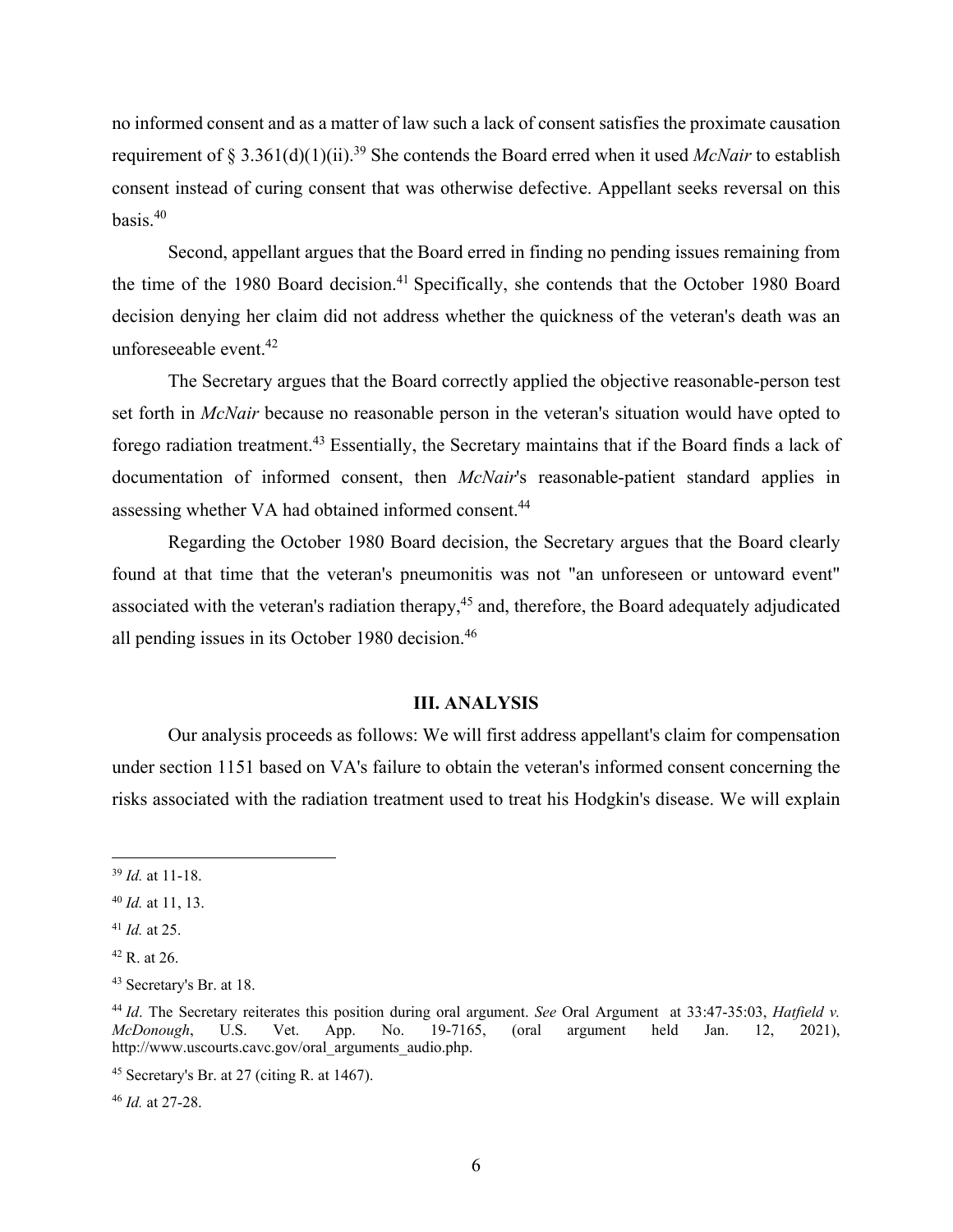why, by applying *McNair* to excuse VA's failure to obtain informed consent, the Board legally erred in denying entitlement to section 1151 benefits. Once that legal error is removed from the equation, we will explain why the Board's factual findings lead to only one possible result: reversal and an order to award the benefits appellant seeks. We will remand the matter for VA to assign an effective date for the award and to take any other action required to effectuate the award of these benefits.

Second, we will address appellant's assertion that the Board's October 1980 decision did not adjudicate appellant's arguments relating to the foreseeability of the veteran's death. We must address that matter because, if the foreseeability issue remains pending, appellant could potentially obtain an effective date earlier than that she would be entitled to based on the informed consent argument. We will explain why the Board did not err when it concluded that no issues remained pending and unadjudicated after the 1980 decision. So, we will affirm that portion of the decision before us on appeal.

#### *A. Section 1151 and Lack of Informed Consent*

#### 1. The Statutory and Regulatory Structure

We begin with the statutory language. Section 1151(a) states, in pertinent part:

Compensation under this chapter … shall be awarded for a qualifying additional disability or…death of a veteran … if the disability or death was not the result of the veteran's willful misconduct and … the disability or death was caused by [VA action], … and the proximate cause of the disability or death was … carelessness, negligence, lack of proper skill, error in judgment, or similar instance of fault on the part of [VA] in furnishing the hospital care, medical or surgical treatment, or examination ….

Statutory interpretation is a pure question of law that the Court reviews de novo.<sup>47</sup> The basics of statutory interpretation are well established. "In determining the meaning of a statutory provision, 'we look first to its language, giving the words used their ordinary meaning.'"48 "Where a statute's language carries a plain meaning, the duty of an administrative agency is to follow its commands

<sup>47</sup> *See Saunders v. Wilkie*, 886 F.3d 1356, 1360 (Fed. Cir. 2018).

<sup>48</sup> *Frederick v. Shinseki*, 684 F.3d 1263, 1269 (Fed. Cir. 2012); *see Artis v. District of Columbia*, \_ U.S. \_, \_,138 S. Ct. 594, 603 (2018) (quoting *Moskal v. United States*, 498 U.S. 103, 108 (1990)).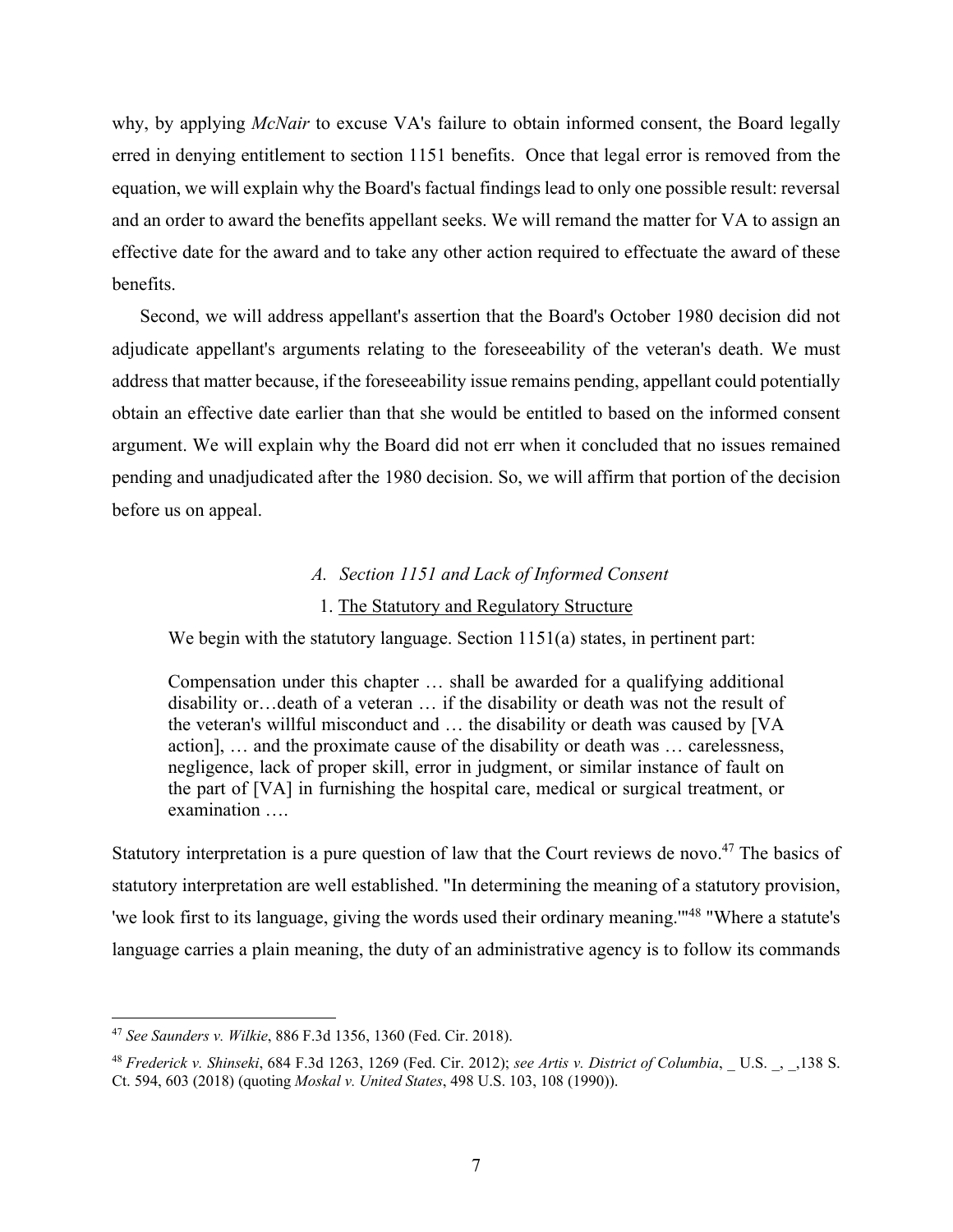as written, not to supplant those commands with others it may prefer."49 If the Court concludes that Congress's intent is clear, we end our inquiry and give effect to that intent.<sup>50</sup>

In interpreting the meaning of section 1151(a), we are guided by the Federal Circuit's analysis in *Viegas v. Shinseki*, which provides a useful checklist of sorts for what is required to show entitlement to benefits under this statute.51 In *Viegas*, the Federal Circuit summarized the three main requirements a claimant must establish for entitlement to benefits under section 1151. First, the veteran must experience a qualifying additional disability or death that was not the result of the veteran's willful misconduct. Second, the additional disability or death must have been caused by VA medical treatment, care, or examination (an actual or "but for" causation requirement). Finally, the proximate cause of the veteran's additional disability or death must be "carelessness, negligence, lack of proper skill, error in judgment, or similar instances of fault on the part" of VA or "an event not reasonably foreseeable."52

Here, there is no dispute that the veteran's pneumonitis was an additional disability resulting from VA's radiation treatment (and not from his own willful misconduct). So, the first element for establishing entitlement to benefits under section 1151 is satisfied here. Likewise, no one disputes that the veteran's pneumonitis and resulting death were actually caused by radiation treatment administered by VA. And that means the second element is established as well.

 This leaves only the disputed proximate causation element. Congress did not define "proximate causation" in the statute; however, the Secretary implemented Congress's directive for proximate causation through 38 C.F.R. § 3.361(d).<sup>53</sup> Regulatory interpretation, like statutory interpretation, "begins with the language of the regulation, the plain meaning of which is derived from its text and its structure."<sup>54</sup> If the plain meaning of  $\S$  3.361(d) is clear from its text and structure, then that meaning controls and that is the end of the matter.<sup>55</sup> The Court reviews the

<sup>49</sup> *SAS Inst., Inc. v. Iancu,* U.S., 138 S. Ct. 1348, 1355 (2018).

<sup>50</sup> *Chevron U.S.A., Inc. v. Natural Res. Def. Council, Inc.*, 467 U.S. 837, 842-43 (1984). 51 705 F.3d 1374, 1377 (Fed. Cir. 2013).

<sup>52 38</sup> U.S.C. § 1151(a).

<sup>53 38</sup> C.F.R. § 3.361(a)(1).

<sup>54</sup> *Petitti v. McDonald*, 27 Vet.App. 415, 422 (2015); *see Good Samaritan Hosp. v. Shalala*, 508 U.S. 402, 409 (1993) (stating that "[t]he starting point in interpreting a statute [or regulation] is its language").

<sup>55</sup> *Tropf v. Nicholson*, 20 Vet.App. 317, 320 (2006).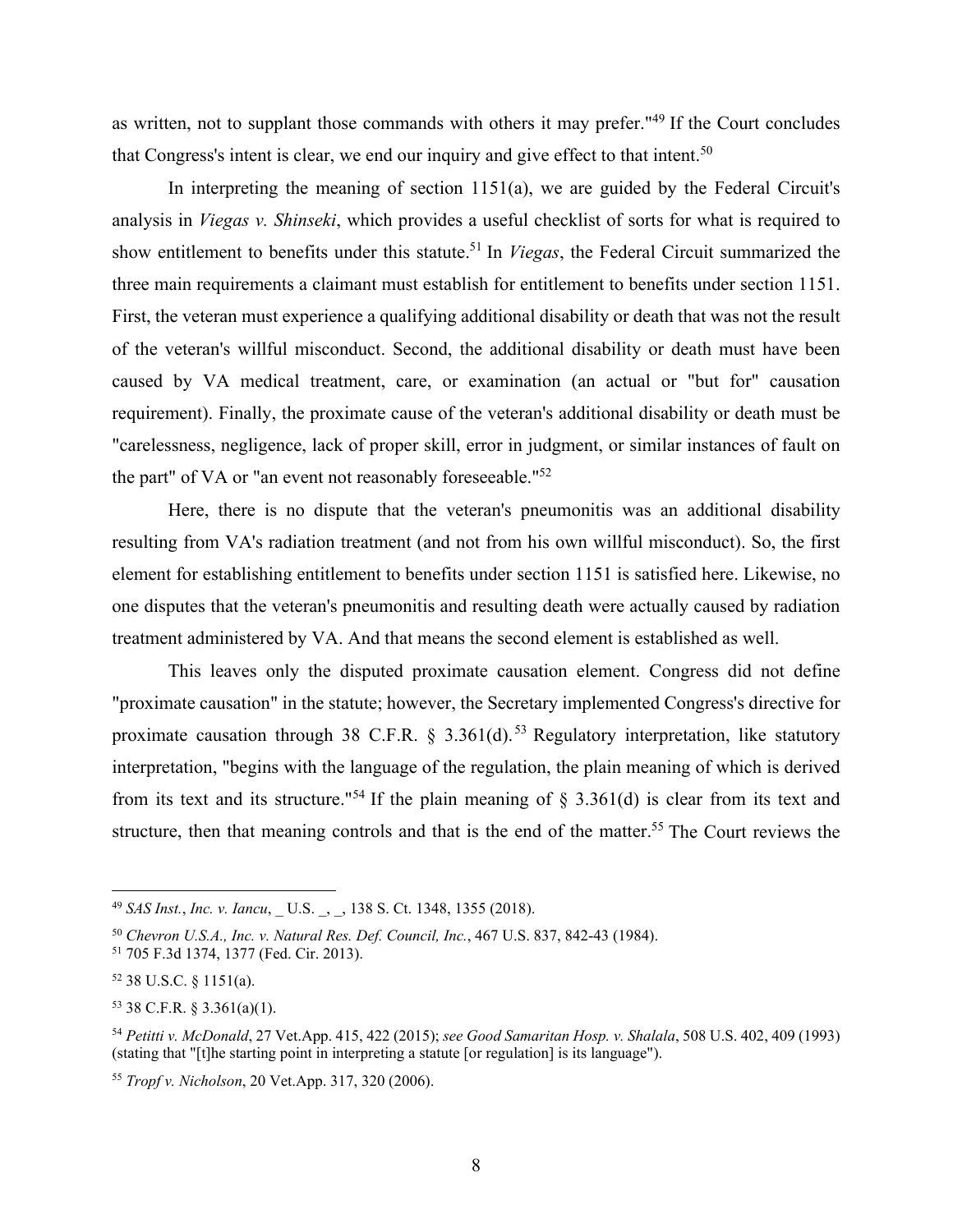interpretation of regulations de novo as well.<sup>56</sup> Understanding both the structure and content of  $\delta$ 3.361 is critical to resolving this appeal. Accordingly, we describe the regulation in some detail.

 Section 3.361(d) sets forth the three scenarios in which veterans may establish proximate causation with regard to entitlement to section 1151 benefits. At issue before us is the first paragraph of § 3.361(d)(1), which essentially mimics 38 U.S.C. § 1151(a)(1)(A).<sup>57</sup> The paragraph provides that proximate causation can be established with a showing of "carelessness, negligence, lack of proper skill, error in judgment, or *similar instance of fault on VA's part* in furnishing hospital care, medical or surgical treatment, or examination caused for the additional disability or death." $58$ 

How does informed consent fit in here? The Court's decision in *Halcomb v. Shinseki* is instructive in that regard.<sup>59</sup> The *Halcomb* Court noted that under  $\S 3.361(d)(1)$ ,

[t]o establish that the proximate cause of a disability was . . . carelessness, negligence, lack of proper skill, error in judgment, or similar instance of fault on the part of VA, the claimant must show *either* (1) VA failed to exercise the degree of care that would be expected of a reasonable health care provider; or (2) VA furnished the care, treatment, or examination without the veteran's informed consent. $[60]$ 

As *Halcomb* recognized, this regulatory subsection describes two scenarios that count as a "similar instance of fault" not explicitly set forth in the statute.<sup>61</sup> The plain language of subparagraphs  $3.361(d)(1)(i)$  and (ii) further show that proximate causation is established when VA fails to

<sup>56</sup> *Id*. at 320; *see also Kent v. Principi*, 389 F.3d 1380, 1384 (Fed. Cir. 2004).

<sup>&</sup>lt;sup>57</sup> 38 C.F.R. § 3.361(d) provides two additional means of establishing proximate cause under § 1151, independent of the terms of subsection  $3.361(d)(1)$ . Section  $3.361(d)(2)$  provides that a claimant can establish proximate causation if a claimant suffered a qualifying additional disability or death that was caused by "an event not reasonably foreseeable" according to the applicable procedures in 38 C.F.R. § 17.32. Section 3.361(d)(3) concerns proximate causation in the context of a claimant's participation in a VA training, rehabilitation, or compensated work therapy program.

<sup>58 38</sup> C.F.R. § 3.361(d)(1) (emphasis added). *Compare* § 3.361(d)(1), *with* 38 U.S.C. § 1151(a)(1)(A) (providing that a disability or death is a qualifying additional disability or qualifying death where "the disability or death was caused by hospital care, medical or surgical treatment, or examination furnished the veteran under any law administered by the Secretary, either by a Department employee or in a Department facility… and the proximate cause of the disability or death was—

<sup>(</sup>A) Carelessness, negligence, lack of proper skill, error in judgment, or similar instance of fault on the part of the Department in furnishing the hospital care, medical or surgical treatment, or examination ….").

<sup>59 23</sup> Vet.App. 234 (2009); *see* 38 C.F.R. § 3.361(d)(1).

<sup>&</sup>lt;sup>60</sup> *Halcomb*, 23 Vet.App. at 238 (emphasis in original) (citing 38 C.F.R. § 3.361(d)(1)).

<sup>61</sup> *Id*. at 239.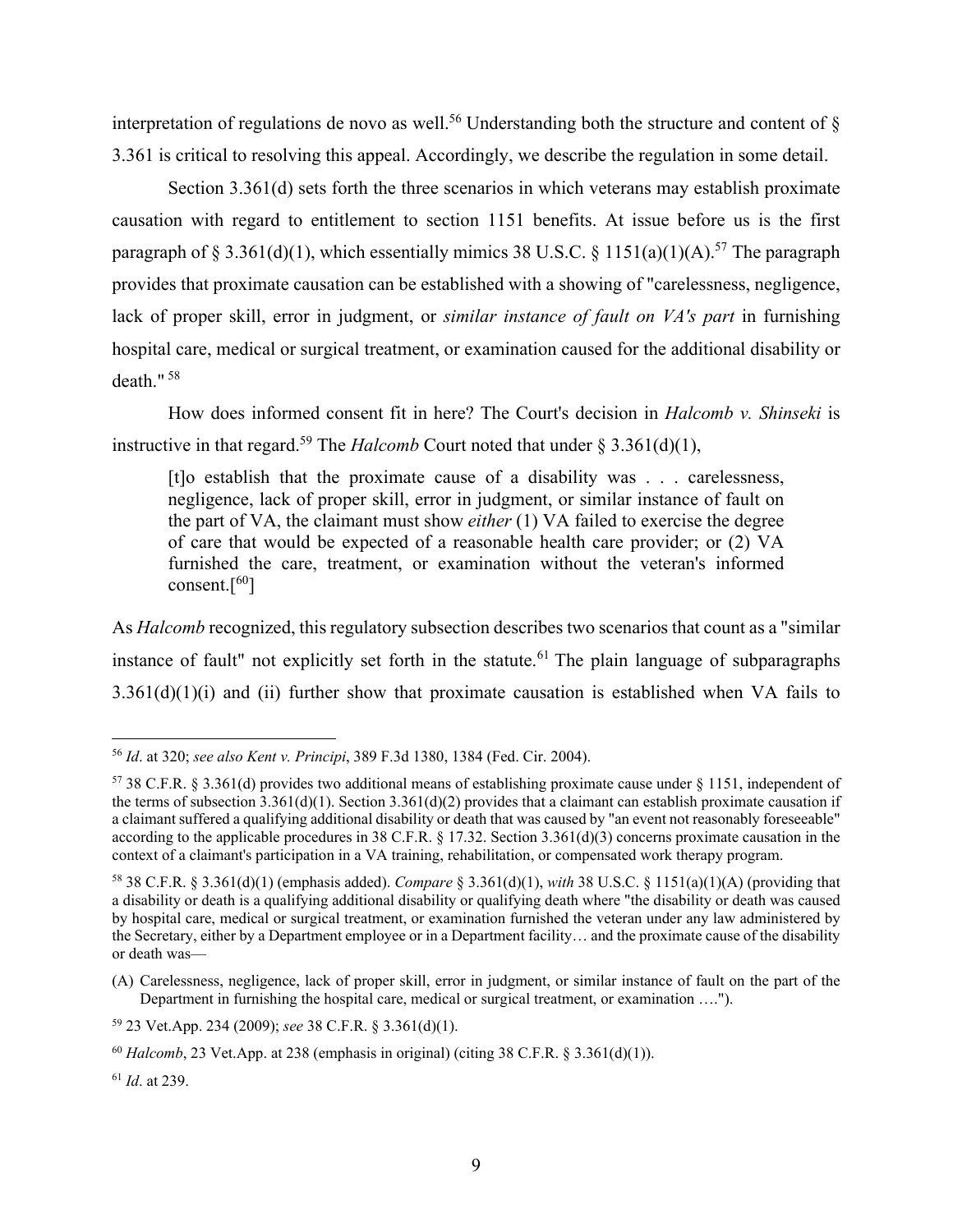exercise the expected standard of care of a reasonable health care provider *or*, as relevant here, when VA fails to obtain the veteran's informed consent based on the requirements of 38 C.F.R. § 17.32.<sup>62</sup> Because the regulatory provision concerning informed consent plays a significant role in this appeal, we set out § 3.361(d)(1)(ii) in its entirety. Section 3.361(d)(1)(ii) provides that proximate causation is established when

(ii) VA furnished the hospital care, medical or surgical treatment, or examination without the veteran's or, in appropriate cases, the veteran's representative's informed consent. To determine whether there was informed consent, VA will consider whether the health care providers substantially complied with the requirements of § 17.32 of this chapter. Minor deviations from the requirements of § 17.32 of this chapter that are immaterial under the circumstances of a case will not defeat a finding of informed consent. Consent may be express (*i.e.*, given orally or in writing) or implied under the circumstances specified in  $\S$  17.32(b) of this chapter, as in emergency situations.

Particularly important in resolving this appeal are the first three sentences of §  $3.361(d)(1)(ii)$ . The first sentence provides that a lack of informed consent when VA furnishes medical care or treatment generally satisfies the proximate cause requirement for demonstrating entitlement to benefits under section 1151. The next sentence in subparagraph  $3.361(d)(1)(ii)$ points to 38 C.F.R. § 17.32 as setting forth what is required to substantially comply with the informed consent obligation. The third sentence allows an exception to the informed consent requirements of § 17.32—namely, that "minor deviations" from the informed consent requirements of § 17.32 that are "immaterial" "will not defeat a finding of informed consent." In sum, in these three sentences this regulation provides that VA must obtain a patient's informed consent for medical treatment and a failure to do so establishes the proximate cause requirement (sentence 1); that the content of that informed consent is set out in  $\S 17.32$  (sentence 2); but that a defect in consent under § 17.32 can be forgiven if it is minor and immaterial, because any finding of informed consent will not vitiate a finding of consent under sentences 1 and 2 (sentence 3).

Now that we have established the meaning of the relevant provisions of 38 U.S.C. § 1151 and 38 C.F.R. § 3.361, we turn to the Board's error in applying *McNair*'s informed consent rule to appellant's case.

2. The Board's Error Concerning *McNair*

 $62$  *See* 38 C.F.R. § 3.361(d)(1)(i)-(ii).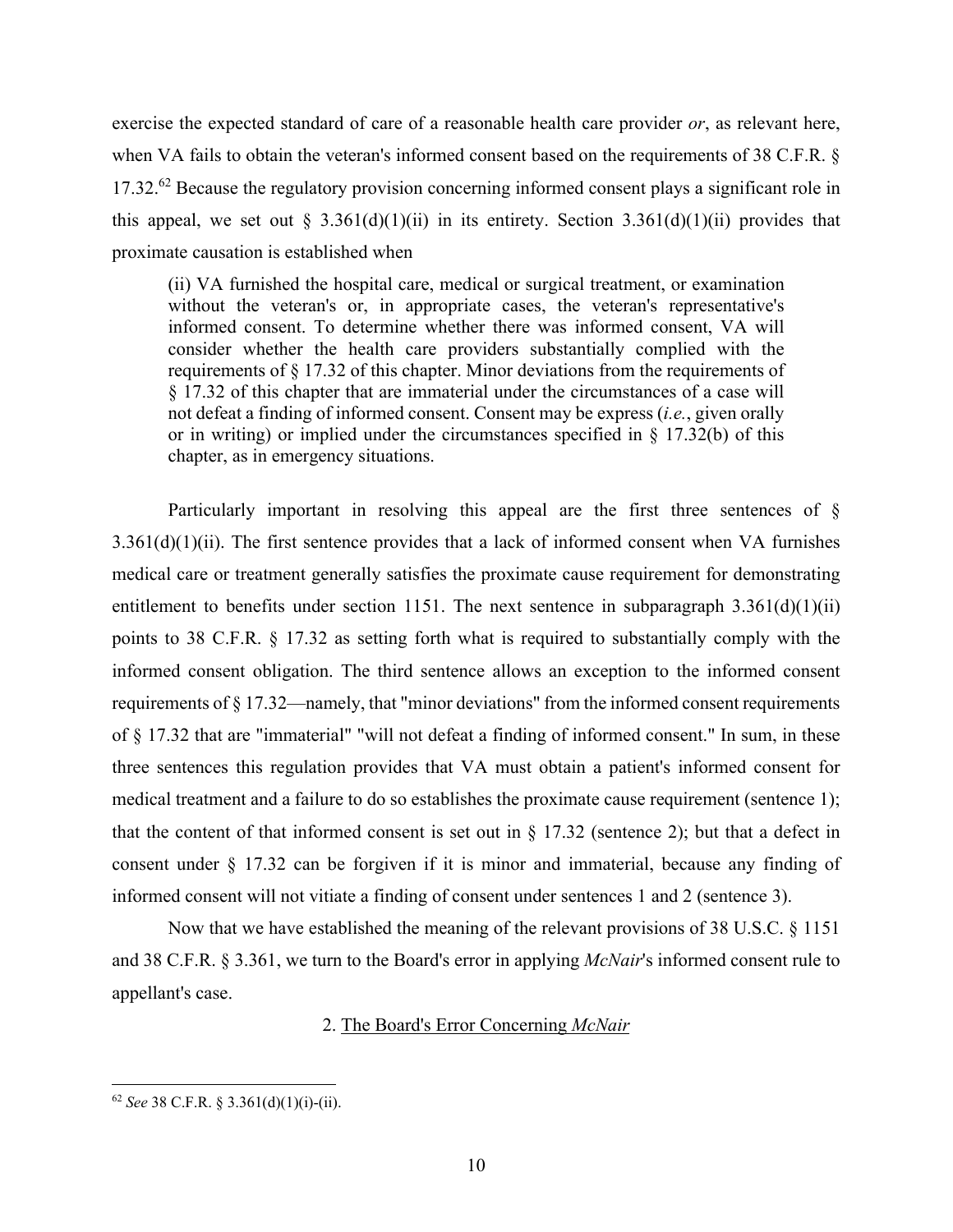We begin by recounting what the Board says about informed consent generally because it frames how the Board approached appellant's claim:

[I]nformed consent can be established through evidence of a document signed by the patient, or his representative, that indicates that the practitioner explained the proposed procedure, its benefits and reasonably foreseeable associated risks and the veteran consent[ed] to proceeding with the treatment, *or* by evidence that a reasonable person in similar circumstances would have proceeded with the medical treatment even if informed of the foreseeable risk. *See McNair v. Shinseki*. 63

So, the Board understood that there were two ways of establishing informed consent. According to the Board, one could first establish informed consent by substantially complying with the requirements of § 17.32. This is entirely correct because that is what the first and second sentences of  $\S$  3.361(d)(1)(ii) unambiguously state. And when the Board used the word "or," the Board then provided a second, distinct means for establishing informed consent. That second way arises if a reasonable person in circumstances similar to those of the veteran (i.e., the patient) would not have refused the treatment even if informed of the risk of the complication the veteran experienced. As the Board notes via its citation, this is our rule from *McNair*. It is this second, alternative means of establishing informed consent that presents the problem, because by embedding this second means in its decision the Board functionally adds an alternative exception to the informed consent requirements of § 17.32. The Board then repeats the analytical structure above twice more, leaving no doubt about its approach.<sup>64</sup>

 In employing *McNair*'s rule to create another means to find consent, the Board commits legal error. Neither the plain language of § 3.361 nor the accompanying informed consent requirements of § 17.32 contemplate the alternative exception the Board crafts as a means to *find*  informed consent. As we said, the plain language of the first two sentences of  $\S 3.361(d)(1)(ii)$ provides that a lack of informed consent substantially complying with § 17.32 establishes proximate causation. The third sentence (the one at issue in *McNair*) provides an exception to defective consent when the defect is a minor deviation from § 17.32's requirements. But that third

 $63$  R. at 16 (emphasis added).

<sup>64</sup> *See* R. at 17 ("Although there is no evidence that the Veteran signed an informed consent to radiation treatment and its potential risks, the clinician opined that no reasonable patient would have opted to forego the radiation treatment."); *see also* R. at 17-18 ("Moreover, regarding informed consent, although there is no evidence that the Veteran signed an informed consent to radiation treatment and its potential risks, no reasonable patient would have opted to forego the radiation treatment provided by VA.").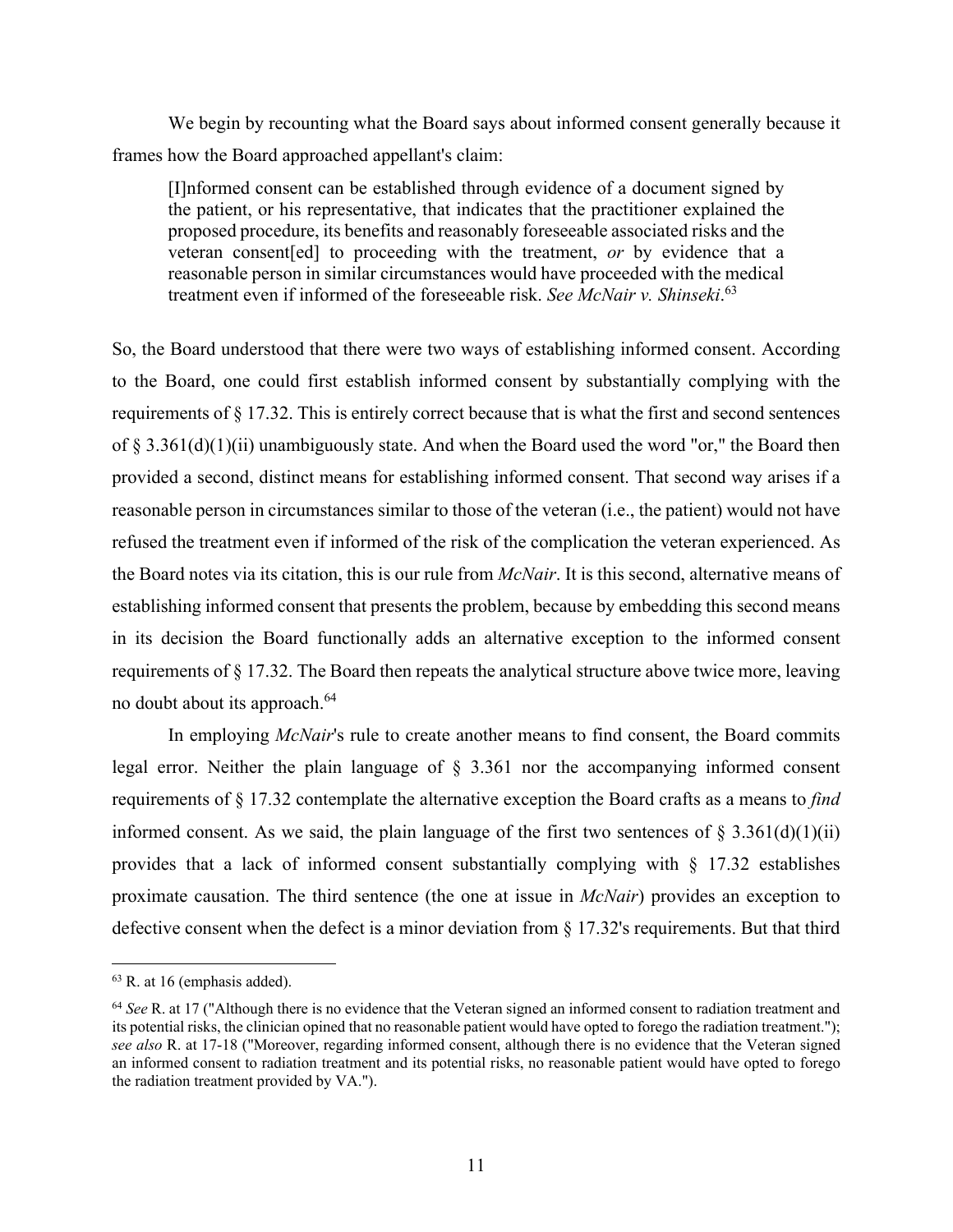sentence does not create another means to find consent in the first place. And nothing in *McNair* suggests it does. We'll now explain in more detail our reasoning for reaching that conclusion.

We begin with *McNair*.<sup>65</sup> In *McNair*, the Court considered whether VA's failure to inform a patient about a potential adverse side effect, which the patient suffered as a result of her VAprovided mammoplasty, constituted a minor deviation from the requirements of § 17.32. Critically important, in *McNair*, the veteran provided informed consent via a signed informed consent form for mammoplasty.<sup>66</sup> As a result of the surgery, the veteran developed neuralgia, which before her surgery was not disclosed as a potential risk. In other words, there was an attempt to provide informed consent under § 17.32, but the consent VA obtained was defective. Relying on the third sentence of  $\S$  3.361(d)(1)(ii), the Board concluded that VA's failure to warn the veteran about neuralgia was a minor deviation from the substantive requirements of informed consent, based on the Board's finding that VA had substantially complied with  $\S 17.32$ .<sup>67</sup> The Court, too, focused on the third sentence of § 3.361(d)(1)(ii). In interpreting subsection (d)(1)(ii)'s language concerning "minor deviation," the Court held that VA's failure to inform a patient about a potential adverse effect did not defeat a finding of informed consent if a reasonable person faced with similar circumstances would have proceeded with the treatment.68 As we discuss in detail below, the facts before us are different from those in *McNair*, because here there was no documentation of the veteran's informed consent at all. We conclude that *McNair* does not apply when there is no attempt to obtain consent (as opposed to where defective consent has been obtained). Therefore, the Board legally erred by applying the *McNair* minor-deviation standard to appellant's case.

 First, the part of the regulation *McNair* addressed simply does not apply to the facts of appellant's case. We recite the regulatory language of  $\S$  3.361(d)(1)(ii) once more: "Minor

<sup>&</sup>lt;sup>65</sup> We note that the *McNair* Court based at least a portion of its analysis on deference to the Secretary's interpretation of § 3.361 advanced during oral argument. *See McNair*, 25 Vet.App. at 102 ("[T]he Secretary asserted that minor and immaterial deviations under  $\S 3.361(d)(1)(ii)$  include a failure to disclose a risk that, had it been known to a reasonable person in Ms. McNair's circumstances, would not have deterred a reasonable person from undergoing surgery."). Because neither appellant nor the Secretary has asked us to revisit the decision in *McNair* with reference to *Kisor v. Wilkie*, 588 U.S., 139 S. Ct. 2400 (2019) and its altering the standard governing judicial deference to an agency's regulatory interpretation, we assume *McNair* remains good law and will proceed accordingly. To be clear, we express no view on whether *Kisor* has undermined *McNair* in any respect.

<sup>66</sup> *McNair*, 25 Vet.App. at 100.

<sup>67</sup> *Id.* at 101.

<sup>68</sup> *Id.* at 100, 107.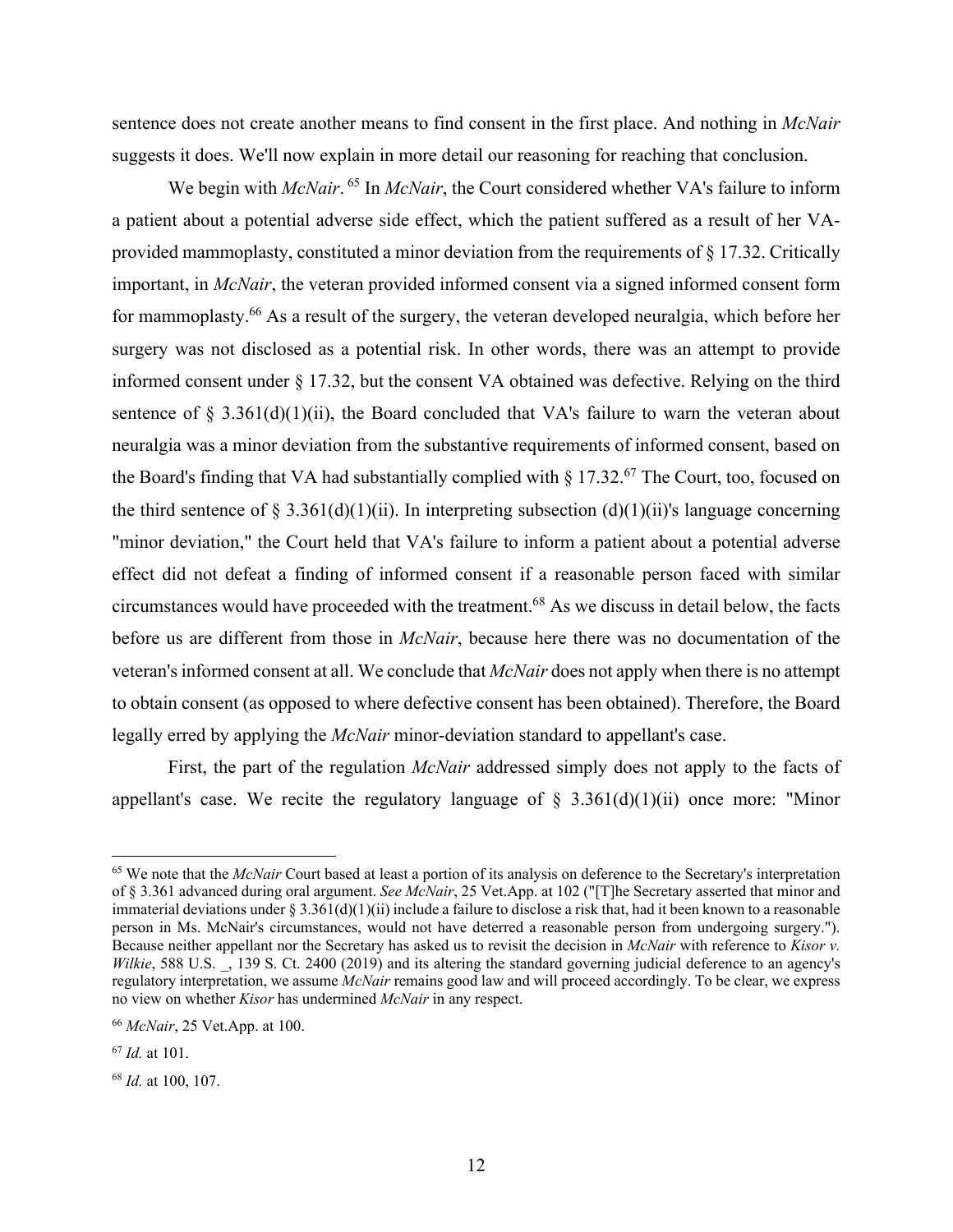deviations from the requirements of § 17.32 of this chapter that are immaterial under the circumstances of a case will not defeat a finding of informed consent." The key phrase is "will not defeat a finding of informed consent." Whether something is a "minor deviation" only matters when there has been a "finding of informed consent." That's what the regulation says and we are not at liberty to ignore it.<sup>69</sup> Here, and as we explore in more depth below, the Board expressly found no documentation of informed consent.70 Unlike *McNair*, where VA attempted to obtain informed consent as evidenced by Ms. McNair's signed informed consent form, the Board, in the decision on appeal, made a factual finding that *no* informed consent was provided in connection with the veteran's radiation treatment.<sup>71</sup>

There is no way to read the plain language of  $\S 3.361(d)(1)(ii)$  to mean that the "minor" deviation" exception applies when there is no "finding of informed consent" in the first instance.<sup>72</sup> In other words, for us to consider whether there was a minor deviation from the requirements of  $\S$ 17.32, there must first be a "finding of informed consent" to which we compare an alleged minor deviation. Because there is no finding of informed consent here, under the clear regulatory language the minor-deviation inquiry never arises. Indeed, that is precisely what the *McNair* Court articulated in its holding. The Court stated that VA's failure to warn a patient of a risk "does not defeat *a finding of informed consent* if a reasonable person in similar circumstances would have proceeded with the treatment anyway."<sup>73</sup> In sum,  $\frac{2}{3}$  3.361(d)(1)(ii)'s minor-deviation exception and our rule in *McNair* addressing that exception do not apply when, as here, there is no finding of informed consent in the first place.

 The Board's rule that one can *establish* informed consent via the minor-deviation exception also makes little practical sense. Such a rule would effectively make a finding of a lack of informed consent meaningless because the reasonable person standard from *McNair* could excuse any failure to document informed consent in almost every situation. That would be a remarkable outcome given the extraordinary detail VA provided in § 17.32. It would be akin to having the

<sup>69</sup> *See Atencio v. O'Rourke,* 30 Vet.App. 74, 82 (2018).

<sup>70</sup> R. at 5, 16, 17.

<sup>71</sup> *Id*. As we note below, this is a favorable finding by the Board that the Court may not review under *Medrano v. Nicholson*, 21 Vet.App. 165, 170 (2007).

 $72$  38 C.F.R. § 3.361(d)(1)(ii).

<sup>73</sup> *McNair*, 25 Vet.App. at 100 (emphasis added).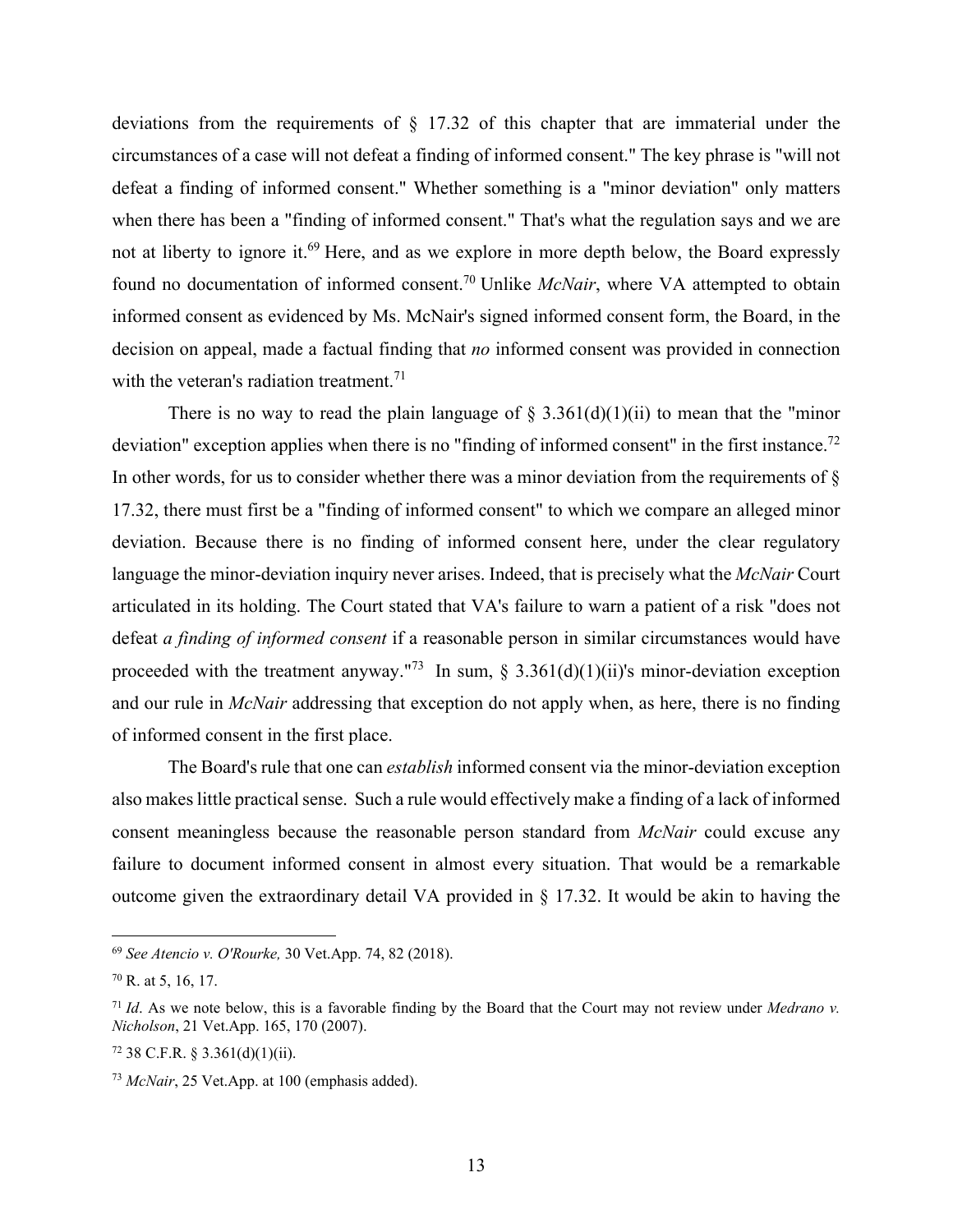exception to the rule eclipse the rule itself. We will not adopt an interpretation that would lead to such an absurd result.<sup>74</sup>

In sum, the Court holds that that the minor-deviation exception provided in  $\S$  $3.361(d)(1)(ii)$  applies only when there has been a predicate finding of informed consent (as directed by the first sentence in that subparagraph) that is in substantial compliance with § 17.32's requirements (as contemplated under the second sentence). Furthermore, we hold that the *McNair*  rule does not apply to situations where no informed consent was obtained or attempted. Thus, the Board legally erred in applying the third sentence of  $\S$  3.361(d)(1)(ii) and the reasonable person standard from *McNair* when it made no finding of an attempt to provide informed consent in substantial compliance with § 17.32. Simply put, the minor-deviation exception does not allow the Board to conjure informed consent when no attempt at obtaining consent can be demonstrated and, especially, when the Board itself makes a finding that there was no informed consent.

 Now that we have identified error in the Board's application of the *McNair* rule in connection with  $\S 3.361(d)(1)(ii)$ , we must consider the appropriate remedy.

#### 3. The Remedy: The Correct Application of the Law

 In addressing the appropriate remedy, we reemphasize our starting point—the requirements for entitlement to benefits under section 1151: (1) The veteran must have experienced a qualifying additional disability or death that was not the result of the veteran's willful misconduct; (2) the additional disability or death must be caused by VA medical treatment, care, or examination (i.e., actual causation); and (3) the proximate cause of the veteran's additional disability or death was "carelessness, negligence, lack of proper skill, error in judgment, or similar instances of fault on the part" of VA or "an event not reasonably foreseeable" (i.e., proximate causation).<sup>75</sup> Here, the Board found that appellant meets the first two elements. In terms of the first element, the Board stated that "[in] this instance, the element of an additional qualifying disability or death is clearly established."76 As for the second element, the Board recognized that the "[v]eteran died as a result

<sup>74</sup> *Atencio*, 30 Vet.App. at 83 (citing *United States v. Wilson*, 503 U.S. 329, 334 (1992) ("[A]bsurd results are to be avoided."); *Timex V.I., Inc. v. United States*, 157 F.3d 879, 886 (Fed. Cir. 1998) (stating that "a statutory construction that causes absurd results is to be avoided if at all possible")) ("This is an absurd result, something courts should avoid in statutory and regulatory interpretation.").

<sup>75 38</sup> U.S.C. § 1151(a); *Viegas*, 705 F.3d at 1377.

<sup>76</sup> R. at 15.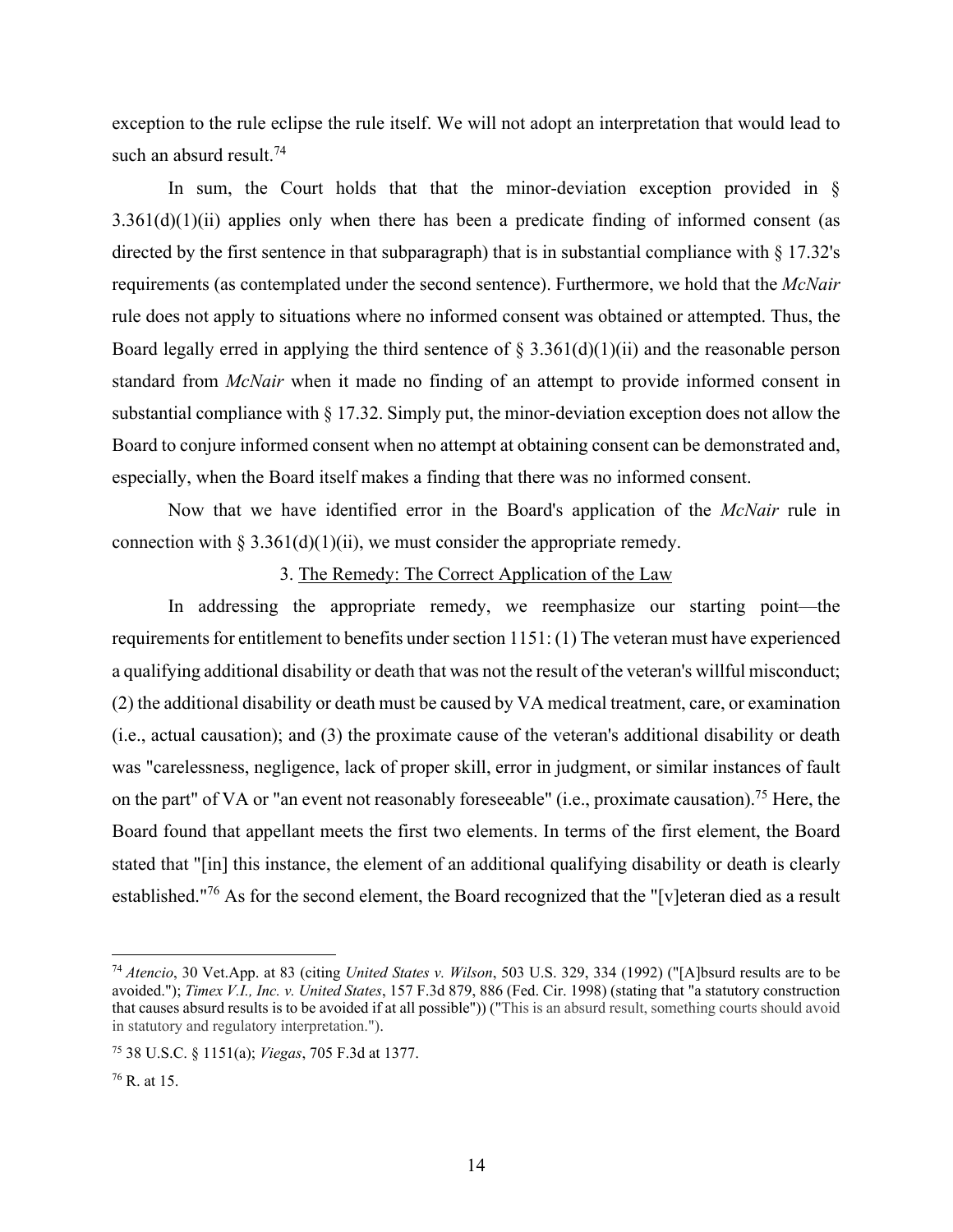of…cardiac arrest due to radiation induced pulmonary fibrosis."77 Because these are favorable factual findings, the Court may not review them.78 As we discussed above, the Board's legal error pertained to the third element dealing with proximate causation.

We reiterate that 38 C.F.R. § 3.361(d)(1)(ii) means that a lack of informed consent for VA medical care or treatment is a means to establish proximate causation. In its decision, the Board adopted a legal rule under which one could either find consent through a signed consent form (in conformity with § 17.32 requirements) or, *if there is no signed informed consent*, then the *McNair*  rule must apply. We have explained that the Board erred as a matter of law by using *McNair* and its interpretation of the minor-deviation exception as an alternative means to find informed consent.

The Board's failure to apply the correct law certainly warrants remand, but appellant seeks reversal.<sup>79</sup> "[W]here the Board has incorrectly applied the law, ... [generally] a remand is the appropriate remedy."80 However, reversal is proper "where the Board has performed the necessary fact-finding and explicitly weighed the evidence" and the Court "is left with the definite and firm conviction that a mistake has been committed."81

Reversal is appropriate here because the Board performed all the factfinding necessary to apply the law to the facts of appellant's appeal. As we noted, the Board unquestionably found that the first and second requirements for compensation were met. We also conclude it found that there was no attempt to obtain consent (as opposed to a situation such as that in *McNair*, one with defective consent).<sup>82</sup> The Board stated three times that it found no evidence of informed consent

<sup>77</sup> *Id.*

<sup>78</sup> *See Medrano*, 21 Vet.App. at 170.

<sup>79</sup> Appellant's Br. at 11, 13.

<sup>80</sup> *See Tucker v. West*, 11 Vet.App. 369, 374 (1998).

<sup>81</sup> *See Deloach v. Shinseki*, 704 F.3d 1370, 1380 (Fed. Cir. 2013); *Gutierrez v. Principi*, 19 Vet.App. 1, 10 (2004) (explaining that "reversal is the appropriate remedy when the only permissible view of the evidence is contrary to the Board's decision").

<sup>&</sup>lt;sup>82</sup> We note that the Secretary appears to argue that this was a defective-consent case. The Secretary frames this argument with respect to his application of *McNair,* suggesting that appellant's statements concerning being told of a 95% success rate for radiation treatment in lengthening the duration of the veteran's life suggests that this was a defective consent case. *See* Secretary's Br. at 4. (citing R. at 1499 ("[t]he oncologist told me and my husband there was a 95% cure for [H]odgkins disease with proper treatment")). We are not persuaded by the Secretary's argument. The Board never addressed this statement in terms of assessing whether there was substantial compliance with § 17.32, which strongly suggests it did not view the matter as one of defective consent. In fact, the Board repeatedly noted there was nothing to show consent at all, a point we discuss in more detail in this section. There just is nothing to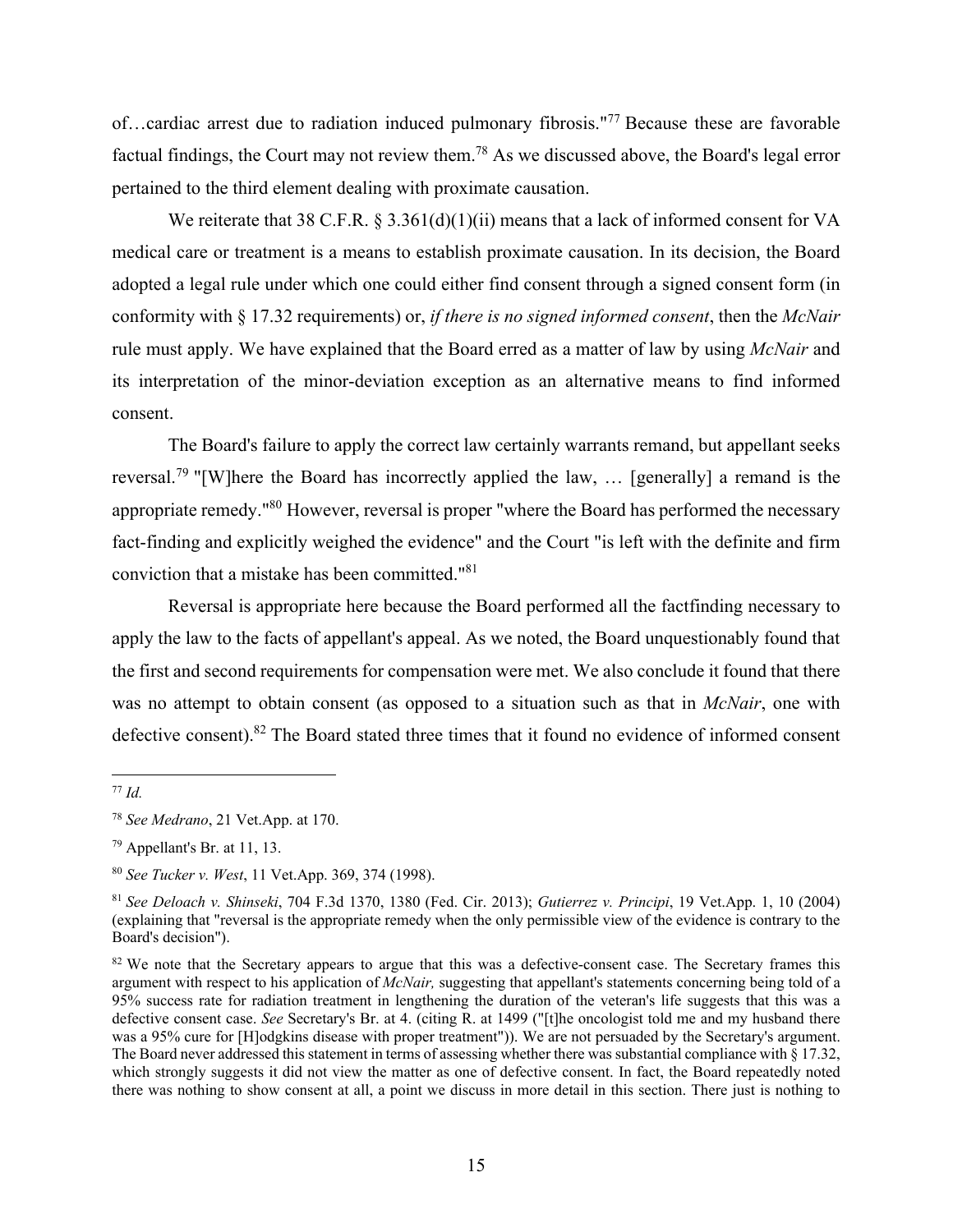documented in the record.<sup>83</sup> The lack of documentation of informed consent here underscores VA's failure to even attempt to comply with the requirements of  $\S$  17.32. In other words, the record does not show even a generic informed consent form (i.e., a type of documentation) that could potentially satisfy the basic documentation requirement under the regulations.<sup>84</sup>

It is also worth noting what the Board did *not* do with respect to the informed consent requirements of § 17.32. The Board cited § 17.32 and recognized that this section covered the general requirements for informed consent.<sup>85</sup> But the Board did not discuss the requirements or seek to apply them to the facts of this case. Instead, after cursorily mentioning § 17.32, the Board plunged straight to *McNair.*<sup>86</sup> We would not lightly assume the Board ignored such a facially relevant inquiry. It seems far more likely that the Board did not discuss § 17.32 and how it applied here because it concluded (erroneously as we have held today) that via the minor-deviation exception under *McNair* it could find consent in the absence of any attempt to comply with the requirements of § 17.32. The fact of the matter is that there is little room to read the Board decision as doing anything other than making a factual finding that there was no proper procurement of informed consent because VA did not document the informed consent process according to § 17.32. The Board thought that was not dispositive because of its erroneous view of the law. But that does not mean it did not make the finding of no consent. And that favorable finding is one we may not review.<sup>87</sup>

In the end, there is no factual development remaining for the Board to do. The Board found that appellant's husband had a qualifying disability, that this disability was actually caused by VA's actions, and that VA did not obtain informed consent. The lack of informed consent qualifies as proximate causation under VA's regulations. Therefore, all three elements necessary to establish

<sup>86</sup> *Id.*

suggest that anyone considered this to be a case about defective consent before the Secretary's arguments to us. We decline the invitation to rewrite the history of this appeal.

<sup>&</sup>lt;sup>83</sup> R. at 5 (finding that "there was no evidence that Veteran signed an informed consent to radiation treatment and its potential risks") 16, (stating that "[h]ere, there is no dispute that there is no informed consent document of record"), 17 (stating again that "there is no evidence that the Veteran signed an informed consent to radiation treatment and its potential risks").

<sup>84 38</sup> C.F.R. § 17.32(d)(1) (stating that "[t]he informed consent process must be appropriately *documented* in the health record" (emphasis added)).

<sup>85</sup> *See* R. at 9.

<sup>87</sup> *See Medrano*, 21 Vet.App. at 170; *see also Miller v. Wilkie*, 32 Vet.App. 249, 260 (2020) (noting that the Court can draw upon and review the Board's implicit findings of fact).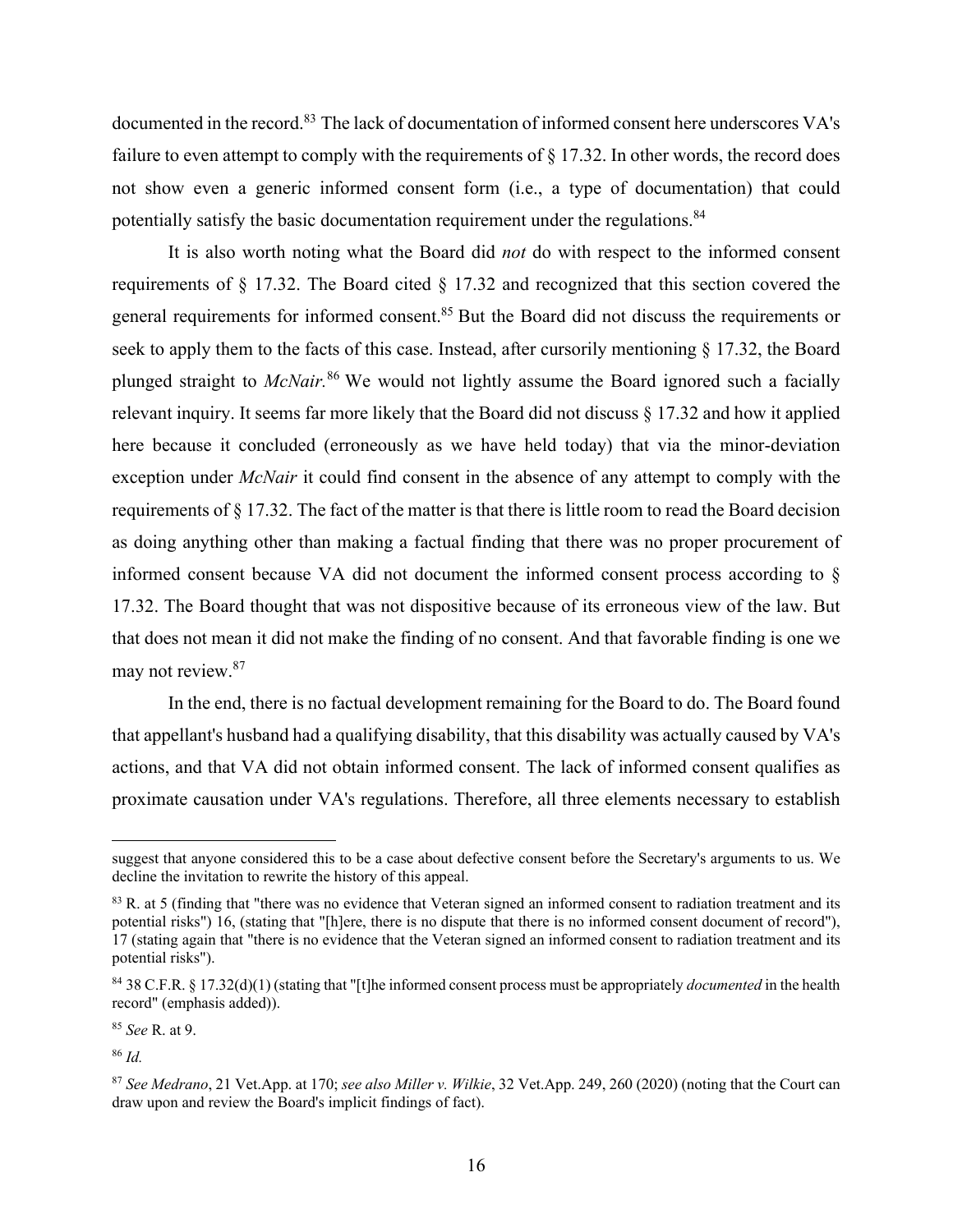entitlement to section 1151 benefits are met. The Board erred in applying the *McNair* rule concerning "minor deviation" to appellant's case—where there was no consent at all (as opposed to defective consent). Once we set aside the Board's legal error and consider the remaining facts the Board favorably found, there is no conclusion other than that appellant is entitled to section 1151 benefits. Accordingly, we will reverse the Board's determination that appellant was not entitled to compensation under section 1151 for the cause of her husband's death and order that VA award her those benefits on remand.

## *B. Foreseeability and the 1980 Board Decision*

 We now turn to appellant's argument centered on the October 1980 Board decision and the foreseeability of the veteran's complications from radiation therapy.88 Appellant argues that in October 2019 the Board erred in finding that the Board in October 1980 had addressed the issue of foreseeability of the complications. of radiation treatment.89 Despite our decision on informed consent, we address this argument because, if appellant were correct, she could potentially be entitled to an earlier effective date for the award of section 1151 benefits.

 38 U.S.C. § 1151 also allows for proximate causation to be established if a veteran's additional disability or death was "an event not reasonably foreseeable."<sup>90</sup> We need not discuss what constitutes a foreseeable or unforeseeable event here because appellant's argument hinges on a simple procedural basis. That is, she argues that the 1980 Board decision did not address the foreseeability issue and asserts that the Board in that decision should have focused specifically on the suddenness of the veteran's adverse side effects from radiation therapy such as *sudden death* and not just the development of a pulmonary problem.<sup>91</sup>

We are unpersuaded by appellant's argument. The Board in the decision before us today found that there were no pending or unadjudicated issues from the 1980 Board decision, including any foreseeability issue.<sup>92</sup> The 2019 Board's finding is consistent with the 1980 decision and is not

<sup>88</sup> Appellant's Br. at 25.

<sup>&</sup>lt;sup>89</sup> *Id.* (citing to R. at 7 ("[T]he theory of foreseeability is not pending (and unadjudicated) from the 1980 Board denial.")).

<sup>90 38</sup> U.S.C. § 1151(a)(1)(B).

<sup>&</sup>lt;sup>91</sup> Appellant's Br. at 26.

<sup>92</sup> R. at 7-8.